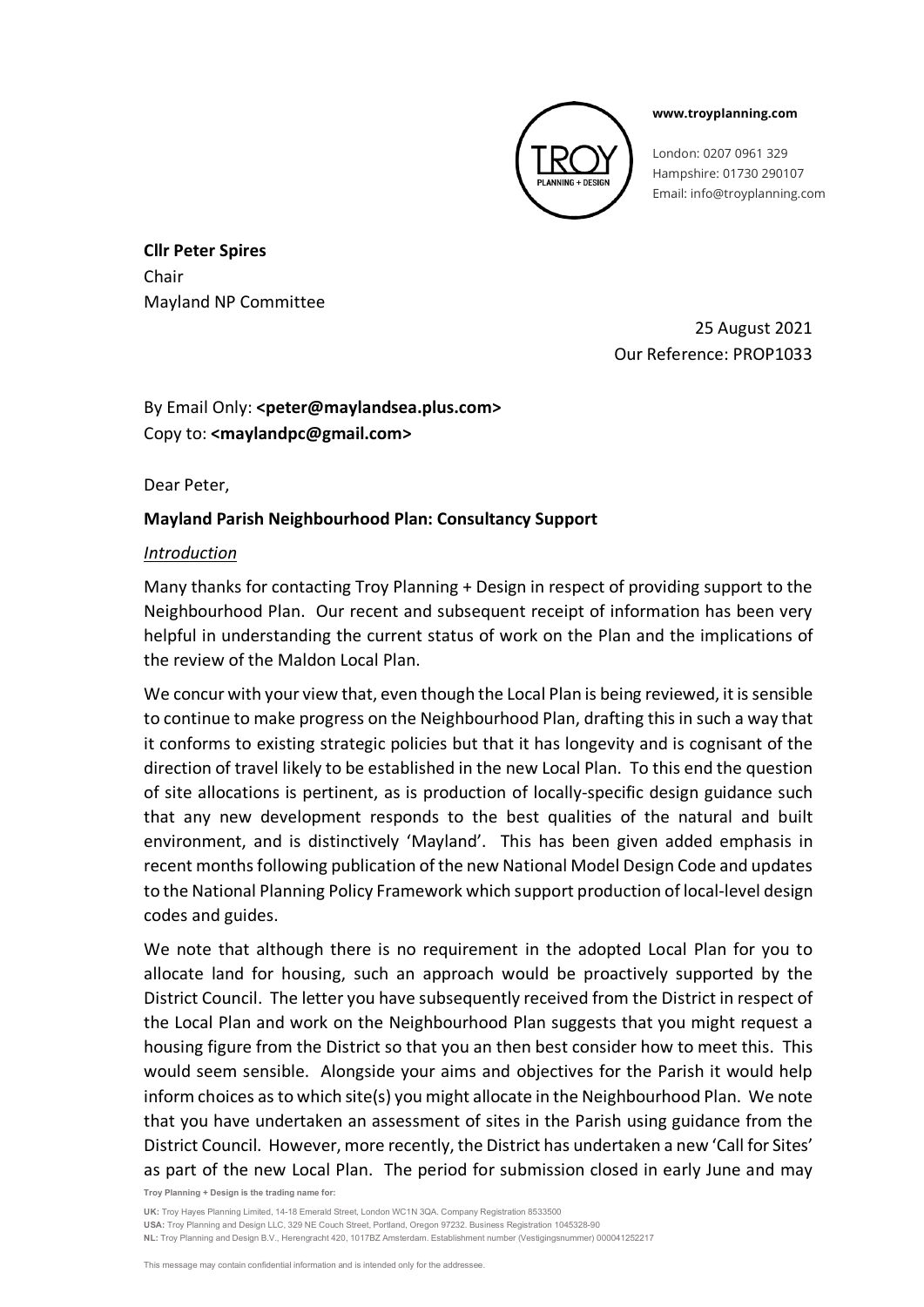result in the identification of additional sites in the Parish that need to be subject to the same assessment.

## *Tasks*

Until we have a firmer understanding of the quantum of development to be planned for and nature of any policies (and supporting evidence required) to be prepared it is difficult to be certain on key steps and associated costs. We provide an initial view below, which we will refine following a 'Familiarisation' stage. Tasks are scoped out below and run through to submission of the Plan to Maldon District for examination purposes.

## *>> Task 1: Familiarisation*

This will involve a review of the current and emerging policy framework for Maldon and Mayland, and the implications for the Neighbourhood Plan. It will review the work and outputs prepared to date, and what this might mean for the scope of the Plan. We suggest it also involve discussions with the Neighbourhood Plan group, preferably by way of a workshop, to draw out your key concerns and aspirations for the area, and how these might be influenced in a Plan. It will also involve a visit to the area and discussions with Maldon District Council to better understand housing requirements and potential additional sites to be considered, as well as any constraints that may impact upon this. The output will be a summary paper of agreed actions and broad structure for the Plan, which will help inform a revised scope for the next steps.

We suggest that this Task is undertaken first, at a cost of £1,937.50, accounting for 3.75 days of staff time. Subject to the outcomes the following tasks can be reviewed and costs refined with you, though an indication of these is presented below.

# *>> Task 2: Evidence and policy idea development*

Subject to the outcomes of the above and agreed actions this stage is likely to involve:

- Review of site assessment and updating this to incorporate additional sites put forward through the Maldon District 'Call for Sites' process.
- Review of deliverability matters in Mayland to inform whether sites might be considered viable to develop within the Plan period. This may involve review of information submitted by site promoters for consideration to the SHELAA, emerging evidence prepared by Maldon District to support their Local Plan, plus, potentially, undertaking a review of local land values and costs in Mayland to understand viability matters.
- Assessment of the character and best qualities of the built and natural environment in Mayland and which can be used to inform policies around the design of new development as well as any other interventions that might be considered, such as opportunities to enhance the quality of public spaces and connections.
- Review of transport networks, social and community infrastructure, to consider what currently exists, what might be needed to support new development, and what the Parish might like to see delivered, whether through new development

**Troy Planning + Design is the trading name for:**

**USA:** Troy Planning and Design LLC, 329 NE Couch Street, Portland, Oregon 97232. Business Registration 1045328-90

**NL:** Troy Planning and Design B.V., Herengracht 420, 1017BZ Amsterdam. Establishment number (Vestigingsnummer) 000041252217

**UK:** Troy Hayes Planning Limited, 14-18 Emerald Street, London WC1N 3QA. Company Registration 8533500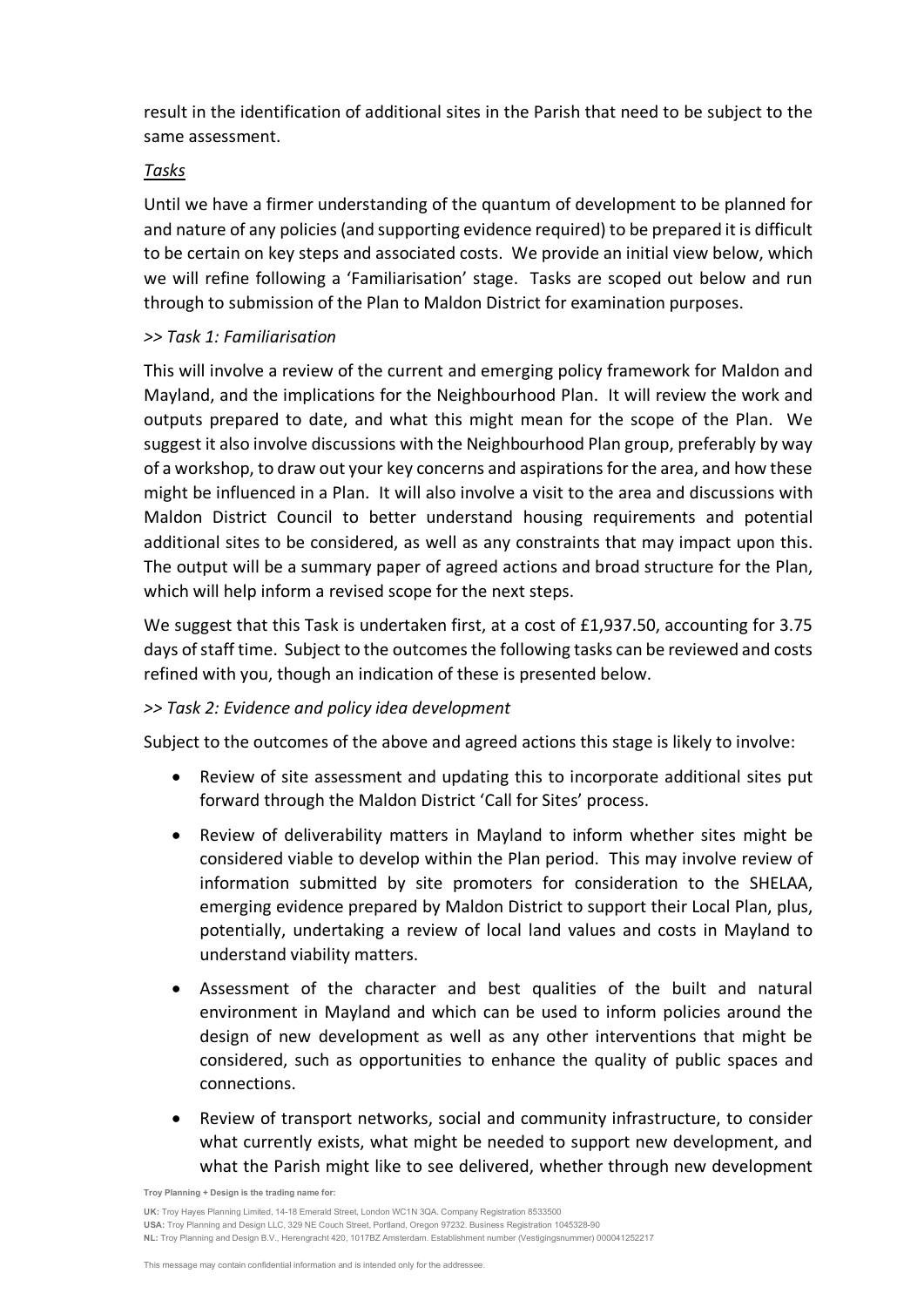or through the Community Infrastructure Levy, should that be adopted by the District.

The output of this section will be a series of policy ideas and supporting 'evidence' documents. The scope of these will be determined and agreed at the outset. We anticipate a cost of around £5,750 for this set of tasks, allowing for 12 days of staff time.

#### *>> Task 3: Consultation*

It is suggested that consultation be undertaken on emerging ideas, to help test and ratify these prior to the Plan being drafted. Alongside public consultation (which could involve drop-in sessions, production of display material and surveys) it may also need to encompass discussions with site promoters to better understand their intentions and how sites might contribute towards your aims and objectives.

We can help prepare material for use at consultation events, but suggest you organise and advertise these. We can also support discussions with landowners.

The output will be a summary of consultation comments and responses to be reviewed with you and which will be used to help inform the drafting of policies and selection of preferred site(s) for allocation in the parish.

Subject to the scope of our involvement at this stage, including how many discussions with site promoters might be necessary, we anticipate a cost of around £2,500 for this set of tasks, allowing for 5 days of staff time.

## *>> Task 4: Prepare draft Plan*

The Plan and policies will be drafted at this stage. This may also include 'projects', being wider aspirations you would like to see delivered in the Parish but which are not necessarily related to development or planning applications.

The draft will include mapping to support the policies, including allocation of preferred sites. Subject to the nature of the Plan you may also wish to include site specific design guidance, which could be illustrated by way of a concept masterplan, indicating key development principles that applicants should respond to.

The draft will be shared with Maldon District Council for comment and amendment, as appropriate, prior to formal consultation (see below) taking place.

We anticipate a cost of around £3,650 for this set of tasks, allowing for 7 days of staff time.

# *>> Task 5: Formal Consultation*

The Plan and supporting material will need to be subject to a formal six-week period of consultation, known as the 'Regulation 14' stage. This is an opportunity for the local community as well as wider stakeholders and statutory consultees to respond to the Plan. We can support this process through production of summary material, such as display boards and surveys, and drafting of letters for issuing to statutory consultees. You may wish to hold exhibitions and drop-in events at this stage to help communicate the Plan. We are happy to support, though suggest you organise.

**Troy Planning + Design is the trading name for:**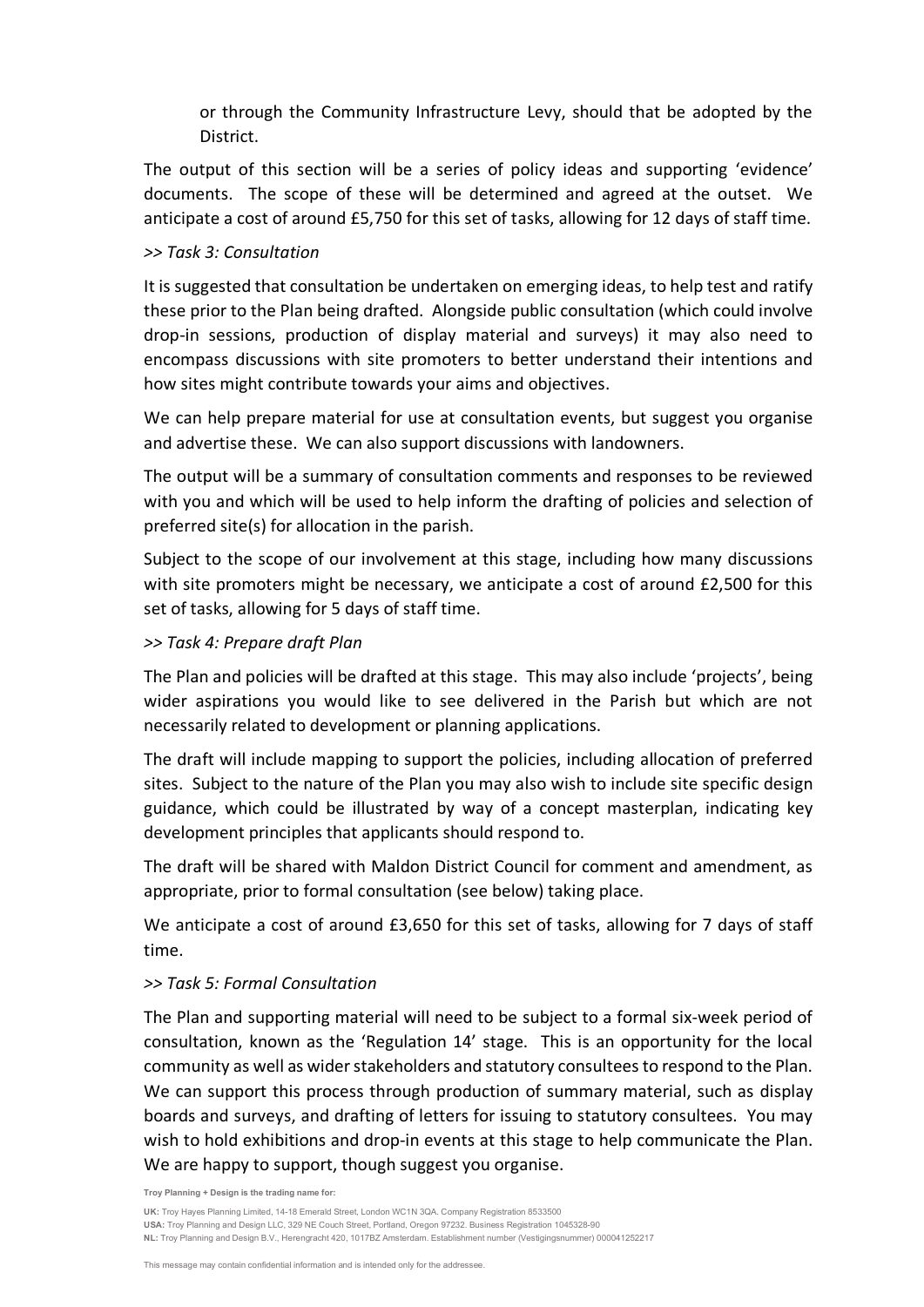The output of this stage will be a report of comments for review with you and which will be used as a basis to agree any changes to be made to the Plan prior to submission.

Subject to our level of involvement (e.g.: it might be more if we were to attend drop-in events with you), we anticipate a cost of around £2,500 for this set of tasks, allowing for 5 days of staff time.

### *>> Task 6: Submission material*

Subject to the comments received during consultation the draft Plan will be updated for submission purposes. Alongside this we will prepare a Basic Conditions Statement, showing how the Plan conforms to higher-level policy and national guidance. A Consultation Statement will also need submitting. We suggest the Neighbourhood Plan group take ownership of this, reflecting knowledge of the various surveys and events organised during earlier stages of the plan-making process. It can include the write-ups of consultation as outlined under Tasks 3 and 5 above.

The scope of submission material will need agreeing with Maldon District Council in advance as some authorities require submission of additional material, such as an Equalities Impact Assessment, before they can begin the examination process.

We anticipate a cost of around £3,887.50 for this set of tasks, allowing for 7.75 days of staff time.

#### *>> Parallel Tasks*

Based on our current understanding that you will be seeking to allocate sites for new housing development in the Parish this will trigger the need for production of Strategic Environmental Assessment (SEA) and, potentially, Habitats Regulation Assessment (HRA). You will be entitled to apply for the Locality Technical Support package which will enable the SEA and HRA to be undertaken for you, at no cost to you. An early application for this should be made so that the content of the assessments can be appropriately scoped and programmed, and potential development sites reviewed through that to help inform choices as to preferred allocation(s). We suggest making allowance for consultancy time to review the outcomes and implications of the assessments.

In addition, we suggest allowance is made for meetings with Maldon District at key stages and with yourselves on a more regular basis, to review and comment on progress.

We anticipate a cost of around £1,762.50 for ongoing meetings with you and the District Council, as well as supporting review of the SEA / HRA process. This allows for 3 days of staff time.

# *Project Team*

The work would be led by myself with the support of Lauren Ielden, Tom Leigh and Silviu Pirvu. I am a Director with Troy Planning + Design with close to 25 years' experience working in the consultancy sector and having supported on numerous Neighbourhood Plans over the last decade. I also authored best practice research into lessons from the early Neighbourhood Plans on behalf of Defra and DCLG, which had a particular focus on rural based Plans.

**Troy Planning + Design is the trading name for:**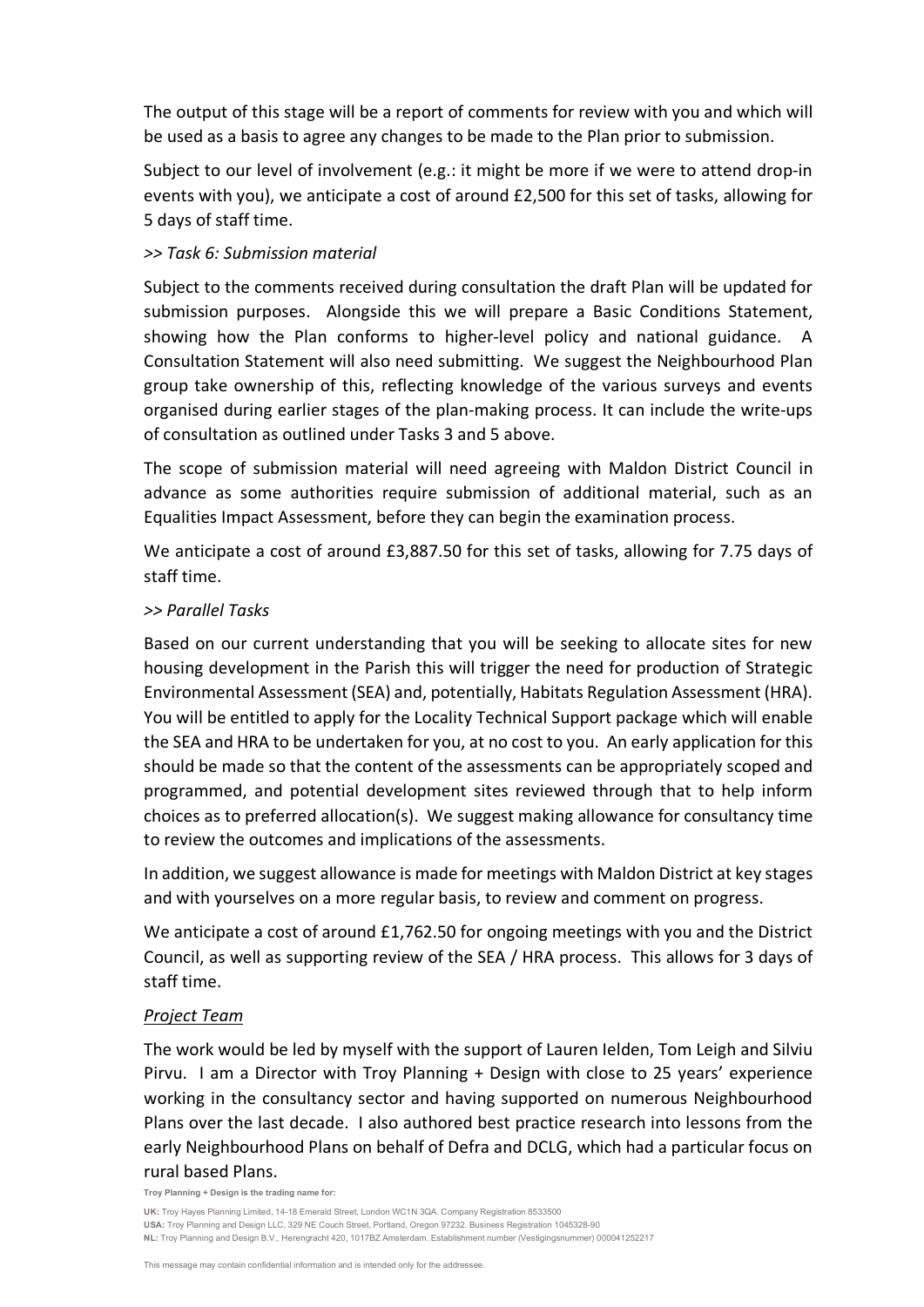Lauren is a Senior Planner and will manage work on the Plan on a day-to-day basis. Lauren has supported on production of numerous Neighbourhood Plans over the past few years, including the production of submission material and supporting evidence documents for community groups and local authorities across the East of England, London and the South East.

Tom Leigh is a Graduate Planner who will support the process in terms of collating evidence. Tom is currently supporting on the production of Neighbourhood Plans at Sandon and Danbury in Chelmsford.

Silviu Pirvu is a Graphic Designer and will help prepare any maps, plans or consultation material that might be required.

## *Proposed Fee*

Our proposed cost for the level of support outlined above is £21,987.50, which we suggest is reviewed after the first Familiarisation Task. This is exclusive of Vat and expenses and is broken down below in the table below (and in further detail in the appended table). It is subject to standard Terms and Conditions.

| Task                                        | Cost       | <b>Staff Days</b> |  |
|---------------------------------------------|------------|-------------------|--|
| 1/ Familiarisation                          | £1,937.50  | 3.75              |  |
| 2/ Evidence and policy idea development     | £5,750     | 12                |  |
| 3/ Consultation                             | £2,500     | 5                 |  |
| 4/ Prepare draft Plan                       | £3,650     | 7                 |  |
| 5/ Formal consultation                      | £2,500     | 5                 |  |
| 6/ Submission material                      | £3,887.50  | 7.75              |  |
| 7/ Parallel tasks (e.g.: meetings / review) | £1,762.50  | 3                 |  |
| Total                                       | £21,987.50 | 43.5              |  |

The costs are based on the following day rates:

| Jon Herbert:   | £750 $p$ /day |
|----------------|---------------|
| Lauren Ielden: | £450 $p$ /day |
| Tom Leigh:     | £400 $p$ /day |
| Silviu Pirvu:  | £450 $p$ /day |

We understand that you have already been awarded 'basic grant' funding from Locality but that £2,500 of the 'basic' £10,000 remains available to you. Given that your Plan is likely to allocate site(s) for development you will also be eligible for the 'additional' grant funding from Locality, which is in the sum of £8,000. To help support work on the Plan you will therefore be able to apply for a total grant of £10,500. Under the grant,

**Troy Planning + Design is the trading name for:**

**UK:** Troy Hayes Planning Limited, 14-18 Emerald Street, London WC1N 3QA. Company Registration 8533500

**USA:** Troy Planning and Design LLC, 329 NE Couch Street, Portland, Oregon 97232. Business Registration 1045328-90

**NL:** Troy Planning and Design B.V., Herengracht 420, 1017BZ Amsterdam. Establishment number (Vestigingsnummer) 000041252217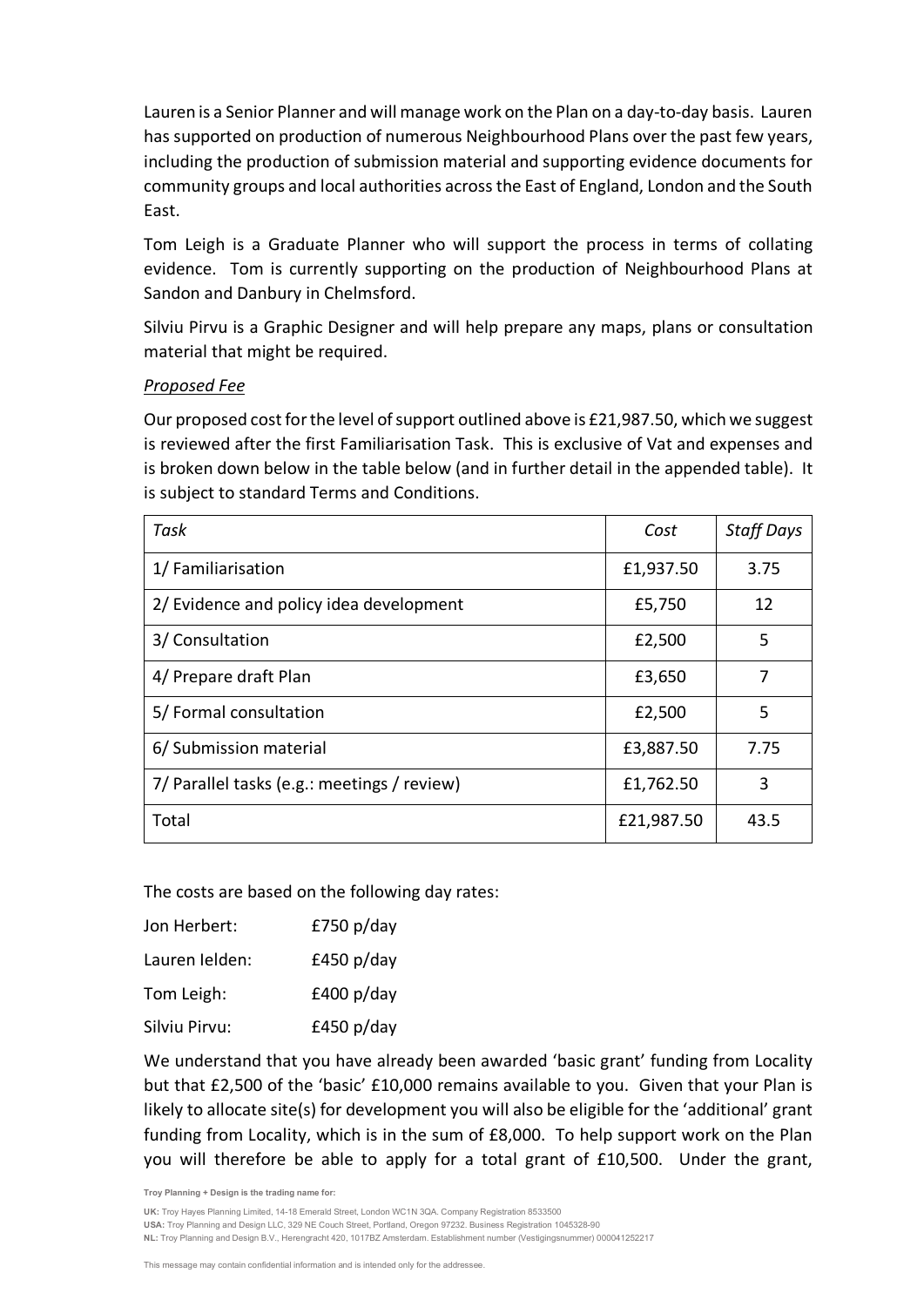consultant costs up to a rate of £550 per day can be applied for. This covers the majority of the day rate for myself and the total day rate for colleagues. The information outlined in this letter should help support any application you make to Locality for grant funding.

I hope you find this proposal for interest. Please don't hesitate to contact me should you have any queries or questions. We look forward to hearing from you and to the opportunity of working with you on the review of the Neighbourhood Plan.

Yours sincerely, for Troy Planning + Design

I. munt.

**Jon Herbert** Director



**Troy Planning + Design is the trading name for:**